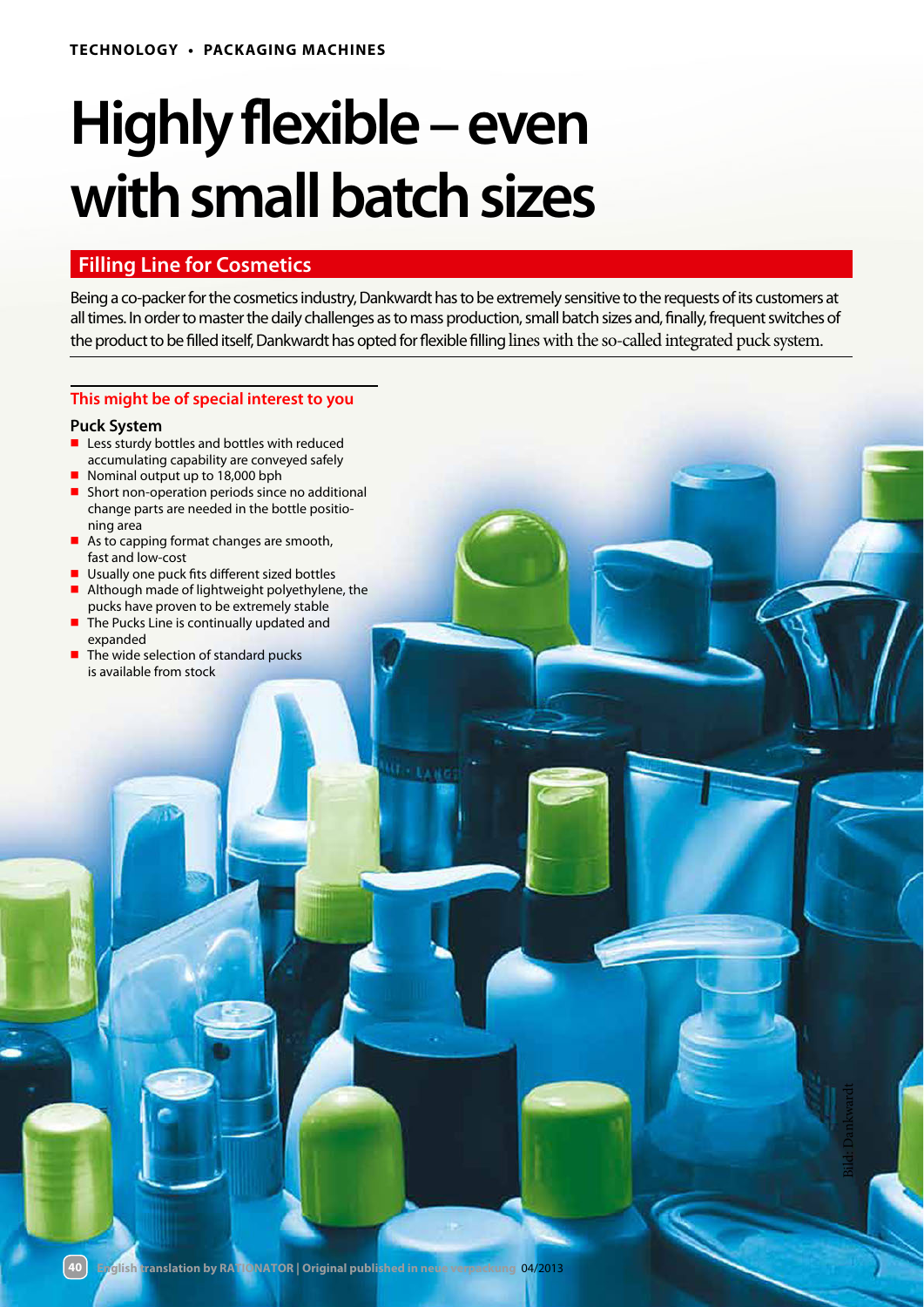ith its production sites in Norderstedt and Jessenitz-Werk/Lübtheen in Germany Rudolf Dankwardt is an established co-producer and –packer for cosmetics. According to the CEO Thomas Willig, "As one of the Ith its production sites in Norderstedt and Jessenitz-<br>Werk/Lübtheen in Germany Rudolf Dankwardt is an<br>established co-producer and -packer for cosmetics.<br>According to the CEO Thomas Willig, "As one of the<br>leading co-packer work exclusively for clients representing popular brands." He states further, "It would be inappropriate for me to drop any names since we strictly adhere to the confidentiality agreement between us and the customer. Obviously, this also applies to the clients´ know-how they have entrusted us with."

All 320 employees of both sites have contributed to annual earnings of 90 million Euros. The company enjoys a good reputation amongst all competitors because it not only produces aerosols and liquids but also immediately bottles each and completes the process with the assembly of the final product. In 2012 Dankwardt has produced 170 million care products of which 80 million were liquid products.

"About eight years ago we arrived at a crossroads", says Willig. Furthermore, "We were contemplating to quit liquid bottling as our filling machines had become obsolete. Additionally, the cost and effort for the cleansing cycle after each product switch was becoming increasingly unprofitable. At the same time beauty products with less preservatives or even none at all were conquering the market which in turn faced us with new challenges concerning production and bottling. What is more, reduced production batches of 7,000 up to 500,000 have called for more frequent product switches. Pondering these facts, we have arrived at the decision to replace the existing filling lines. Presently speaking, we have six new Rationator filling lines at both production sites."

One of the reasons why Willig opted for Rationator is the wide range of flexibility it offers concerning shape and size of the bottles to be filled. According to Willig, "The Pucks which hold and convey the bottles along the filling line are extremely cost-efficient when it comes to changing over to a new production batch. What impresses me the most is the fact that all change parts needed for each change over are compatible with all the filling lines."

#### Safe bottle transport

The Ratilight Pucks (RLP) are Rationator's trademark. The so-called RLPs are placed on the conveyer belt to hold even less sturdy bottles and ones with decreased accumulating capability in order to transport them safely. Peter Schindel, CEO Sales of Rationator Maschinenbau GmbH in Hillesheim, emphasizes, "One Puck usually fits different sized bottles. The puck doesn't have to be customized for each individual bottle as even a loose fitting is sufficient and is made up by the centering units at each station the bottle has to go through. Moreover, these units are constructed so that the spare parts are affordable." The process of changeover also requires only short non-operation periods because in the filling area only a swap of the appropriate pucks is needed. Despite the fact that the pucks are lightweight they are durable and on top of that available at a reasonable price. Schindel elaborates, "The Pucks Line is routinely brought up to date and expanded. What's more, it is in stock which enables the customer to introduce a new type of bottle within days."